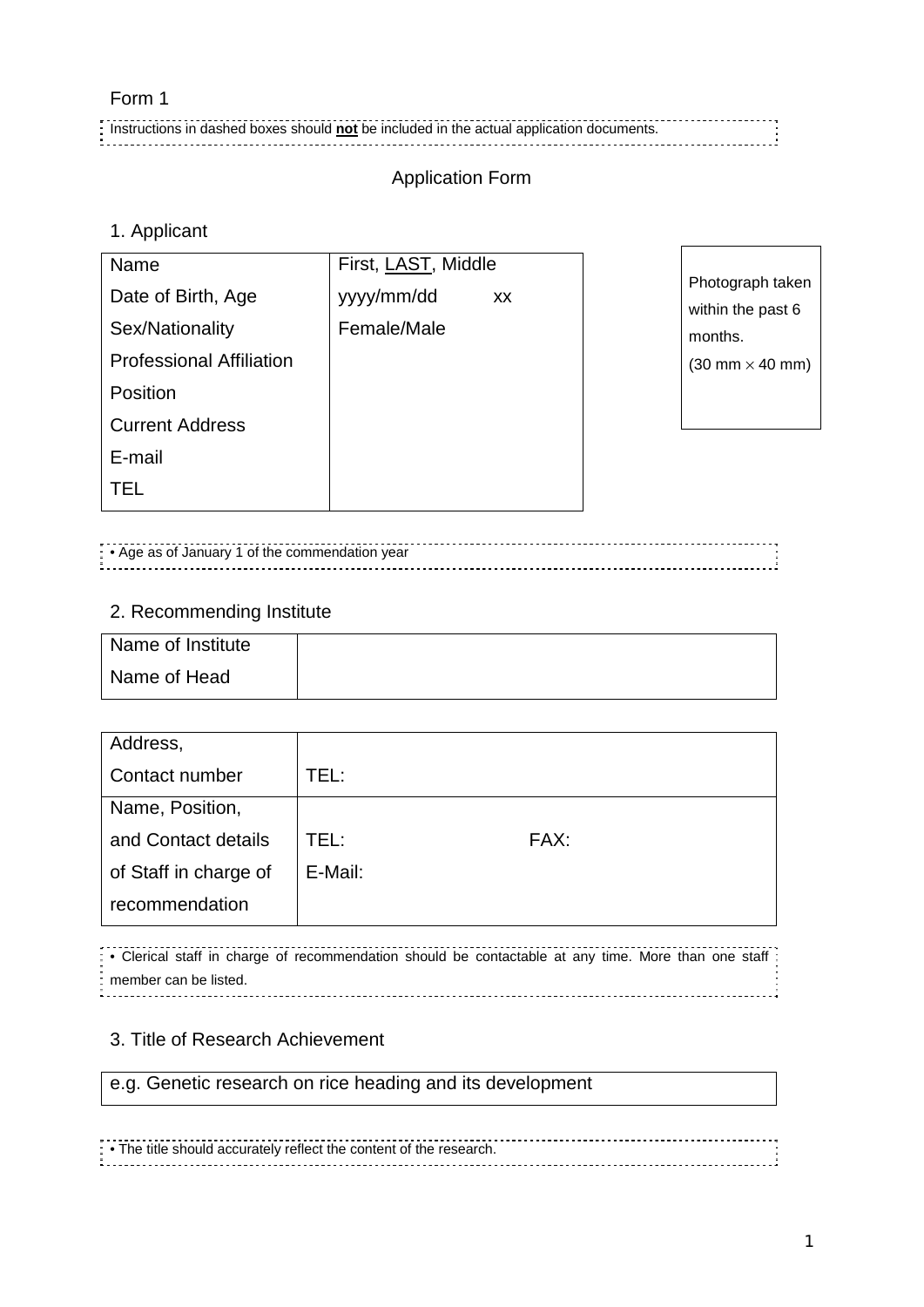#### 4. Outline of Research Achievement

#### • Summarize within 400 to 800 words.

#### 5. Academic History, Public Positions, Awards Received

| (2) Affiliations and | (3) Research Themes |
|----------------------|---------------------|
| Positions, Awards    |                     |
|                      |                     |
|                      |                     |
|                      |                     |
|                      |                     |
|                      |                     |

#### (1) List academic history from the most recent educational achievement to the current position.

(2) List public positions held and rewards received, if any.

(3) List the university research themes corresponding to academic history, and the professional research

themes corresponding to affiliations and positions.

(4)Indicate name of university, title of thesis and its date of approval.

#### 6. Outline of the Recommending Institute

• In addition to the outline, attach any materials related to the organization (e.g. brochures).

#### 7. Reason for Recommendation

• Describe in no more than 200 words.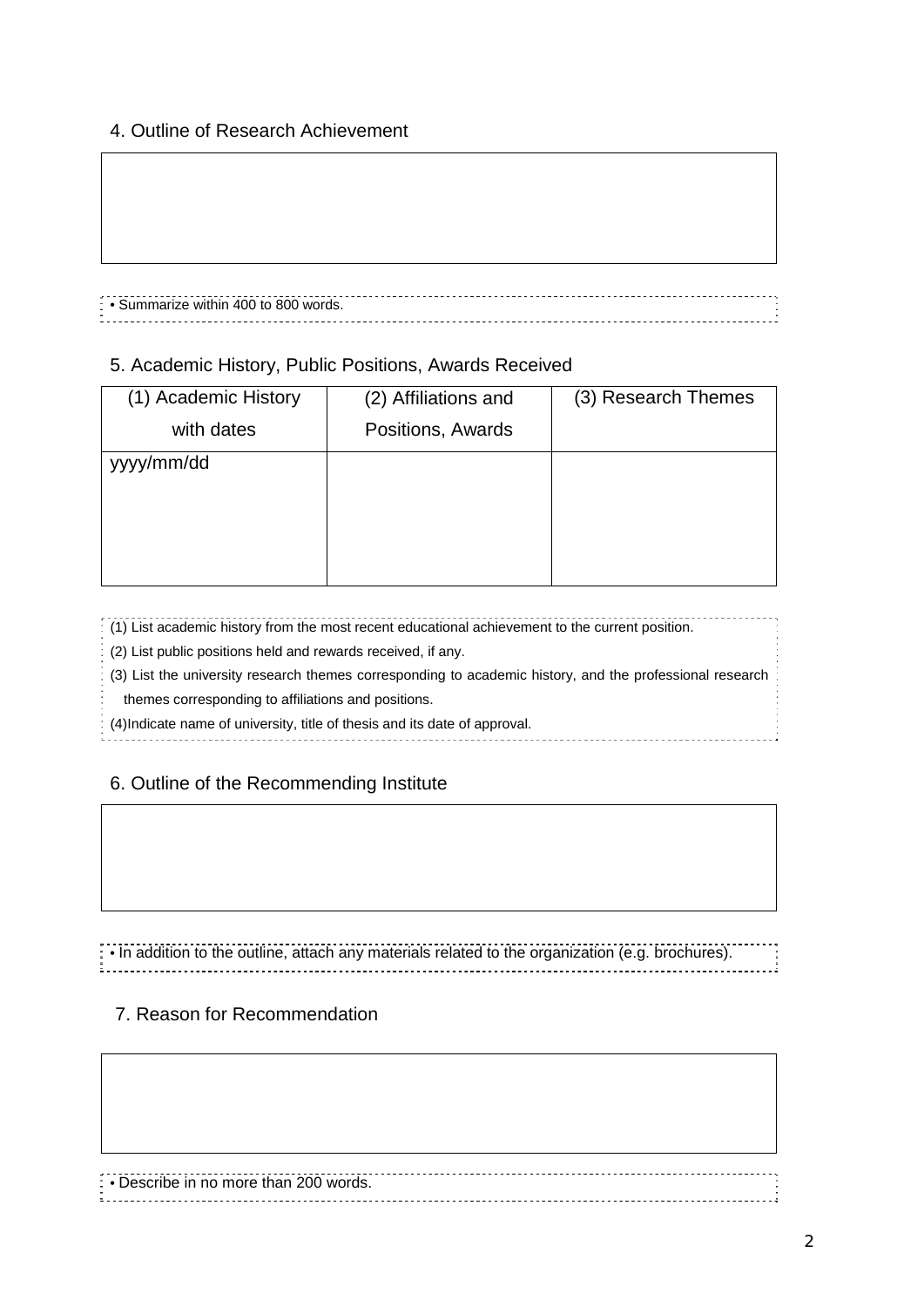#### 8. Characteristics of Research Achievement

#### 8-1. Originality

• Describe in no more than 200 words the originality of the research achievement and explain how it avoids conventional ideas.

# 8-2. Research Outputs

• Describe in no more than 200 words.

8-3. Efforts toward Dissemination and Commercialization

• Describe in no more than 200 words how the research was conducted with the intention of dissemination and commercialization in liaison with interested parties (e.g. conducting same experimental study, evaluation by actual beneficiaries).

#### 8-4. Social Impact Expected in the Future

• Describe in no more than 200 words the impact of the research achievement on society, e.g. potential for significant future development and for leading to future technological and methodological innovations.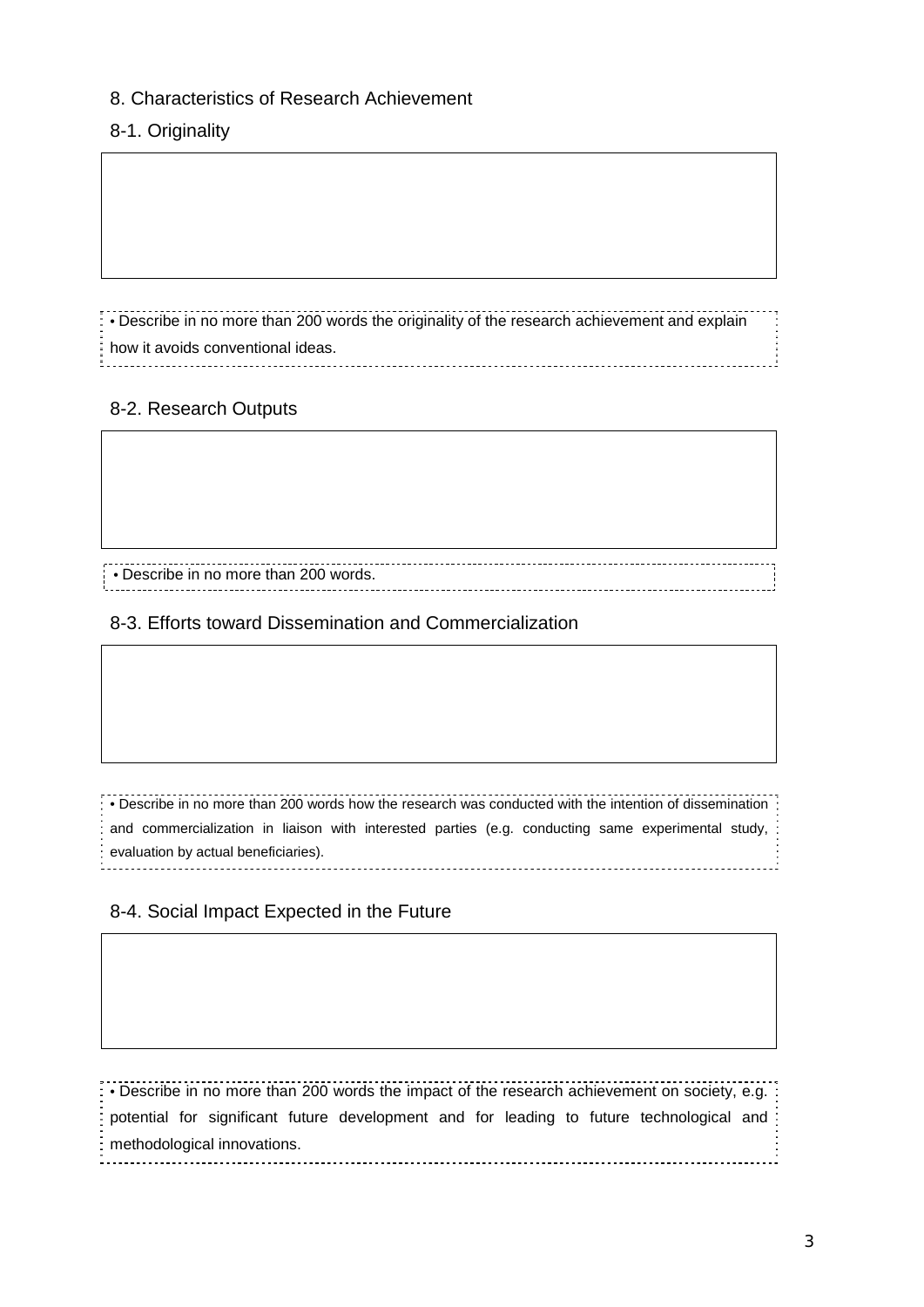### 9. Other Information

9-1. Research studies that you are currently implementing

• Summarize within 200 words.

# 9-2. Main Research Activities that you have experienced, but not mentioned above

• Summarize within 200 words.

#### 9-3. Relationship with Japan

• Describe in no more than 200 words how the research results were obtained in liaison with Japanese research institutes or researchers, or the direct or indirect contribution it makes to research and development that is promoted by Japan, including information regarding reference person for it.